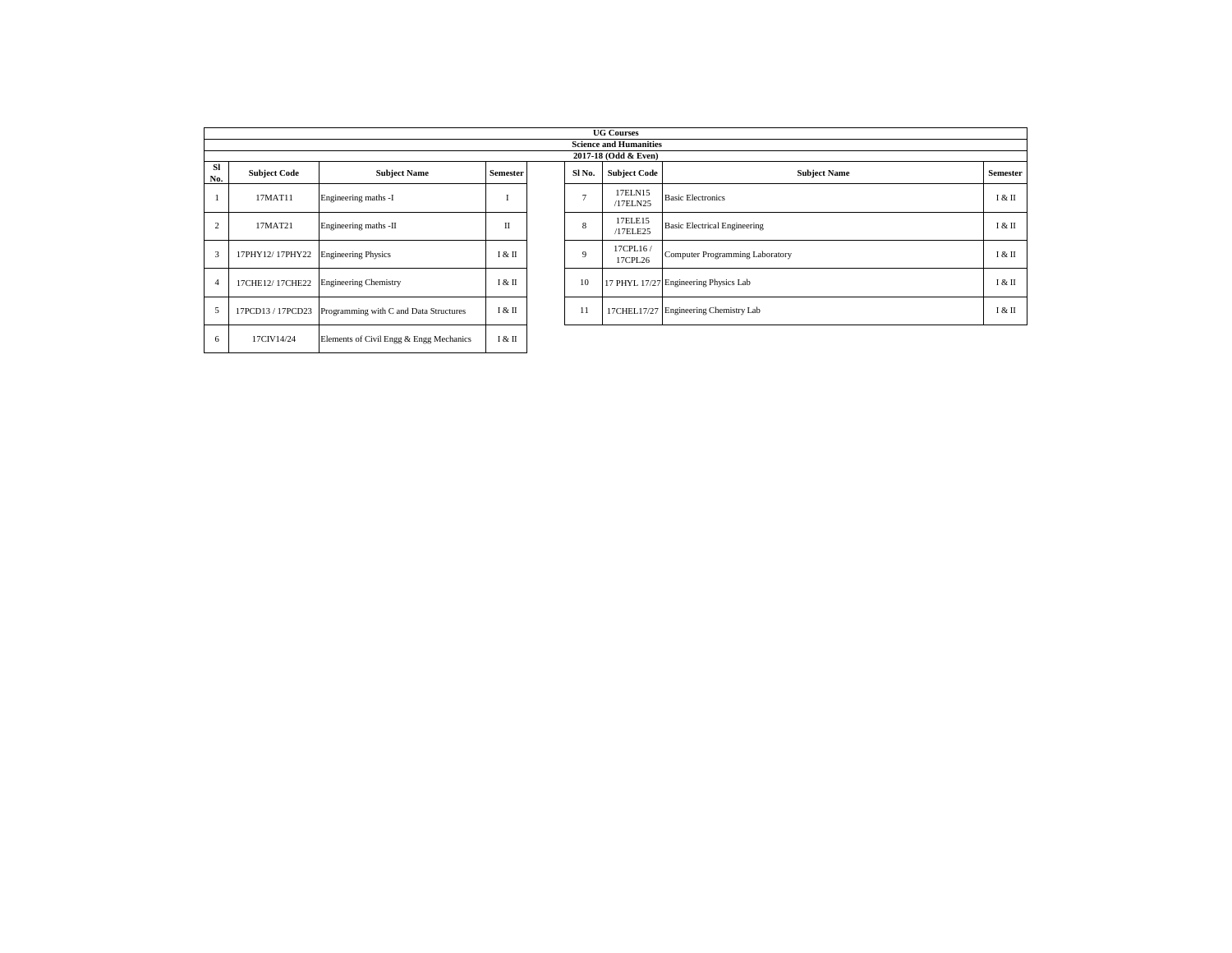|                 | Department of Computer Science & Engineering<br>2017-18 (Odd)<br>2017-18 (Even) |                                                  |                           |  |                |                     |                                                 |                 |  |  |  |  |  |
|-----------------|---------------------------------------------------------------------------------|--------------------------------------------------|---------------------------|--|----------------|---------------------|-------------------------------------------------|-----------------|--|--|--|--|--|
| SI<br>No.       | <b>Subject Code</b>                                                             | <b>Subject Name</b>                              | Semester                  |  | Sl No.         | <b>Subject Code</b> | <b>Subject Name</b>                             | <b>Semester</b> |  |  |  |  |  |
| $\mathbf{1}$    | 15MAT31                                                                         | Engineering Mathematics - III                    | Ш                         |  | $\mathbf{1}$   | 15MAT41             | Engineering Mathematics - IV                    | ${\rm IV}$      |  |  |  |  |  |
| 2               | 15CS32                                                                          | Analysis & Digital Electronics                   | Ш                         |  | 2              | 15CS42              | Software Engineering                            | IV              |  |  |  |  |  |
| 3               | 15CS33                                                                          | Data Structures & Applications                   | Ш                         |  | $\mathbf{3}$   | 15CS43              | Design and Analysis of Algorithms               | IV              |  |  |  |  |  |
| $\overline{4}$  | 15CS34                                                                          | Computer Organization                            | Ш                         |  | $\overline{4}$ | 15CS44              | Microprocessors and Microcontrollers            | ${\rm IV}$      |  |  |  |  |  |
| 5               | 15CS35                                                                          | UNIX and Shell Programming                       | Ш                         |  | 5              | 15CS45              | <b>Object Oriented Concepts</b>                 | ${\rm IV}$      |  |  |  |  |  |
| 6               | 15CS36                                                                          | <b>Discrete Mathematics Structures</b>           | Ш                         |  | 6              | 15CS46              | Data Communication                              | ${\rm IV}$      |  |  |  |  |  |
| $7\phantom{.0}$ | 15CSL37                                                                         | Analysis & Digital Electronics Laboratory        | Ш                         |  | $\tau$         | 15CSL47             | Design and Analysis of Algorithms Laboratory    | ${\rm IV}$      |  |  |  |  |  |
| 8               | 15CSL38                                                                         | Data Structures & Applications Laboratory        | Ш                         |  | $\bf 8$        | 15CSL48             | Microprocessors and Microcontrollers Laboratory | ${\rm IV}$      |  |  |  |  |  |
| 9               | 15CS51                                                                          | Management & Entreprenuership for IT<br>Industry | $\mathbf V$               |  | 9              | 15CS61              | Cryptograhy Network Scurity and Cyber Law       | VI              |  |  |  |  |  |
| 10              | 15CS52                                                                          | <b>Computer Networks</b>                         | $\mathbf{V}$              |  | 10             | 15CS62              | Computer Graphics and Visualization             | VI              |  |  |  |  |  |
| 11              | 15CS53                                                                          | Database Management System                       | $\ensuremath{\mathbf{V}}$ |  | 11             | 15CS63              | System Software and Compiler Design             | $_{\rm VI}$     |  |  |  |  |  |
| 12              | 15CS54                                                                          | Automata Theory Computability                    | $\mathbf V$               |  | 12             | 15CS64              | <b>Operating Systems</b>                        | VI              |  |  |  |  |  |
| 13              | 15CS553                                                                         | Advanced JAVA & J2EE                             | $\ensuremath{\mathbf{V}}$ |  | 13             | 15CS653             | <b>Operation Research</b>                       | $_{\rm VI}$     |  |  |  |  |  |
| 14              | 15CS565                                                                         | Cloud Computing                                  | V                         |  | 14             | 15CS664             | Python Application Programming                  | VI              |  |  |  |  |  |
| 15              | 15CSL57                                                                         | Computer Networks Laboratory                     | $\ensuremath{\mathbf{V}}$ |  | 15             | 15CSL67             | System Software and Compiler Design Laboratory  | VI              |  |  |  |  |  |
| 16              | 15CSL58                                                                         | Database Management System Laboratory            | $\mathbf V$               |  | 16             | 15CSL68             | Computer Graphics & Visualization Laboratory    | VI              |  |  |  |  |  |
| 17              | 10CS71                                                                          | Object-oriented modeling and design              | VII                       |  | 17             | 10CS81              | Software Architecture                           | VIII            |  |  |  |  |  |
| 18              | 10CS72                                                                          | Embedded computing systems                       | VII                       |  | 18             | 10CS82              | System Modeling And Simulation                  | VIII            |  |  |  |  |  |
| 19              | 10CS73                                                                          | Programming the web                              | VII                       |  | 19             | 10CS835             | <b>Information And Network Security</b>         | VIII            |  |  |  |  |  |
| 20              | 10CS74                                                                          | Advanced computer architectures                  | VII                       |  | 20             | 10CS841             | Ad-Hoc Networks                                 | VIII            |  |  |  |  |  |
| 21              | 10CS75                                                                          | Java and J2EE                                    | VII                       |  |                |                     |                                                 |                 |  |  |  |  |  |
| $22\,$          | 10CS765                                                                         | Storage area networks                            | VII                       |  |                |                     |                                                 |                 |  |  |  |  |  |
| 23              | 10CSL77                                                                         | Networks Laboratory                              | VII                       |  |                |                     |                                                 |                 |  |  |  |  |  |
| 24              | 10CSL78                                                                         | Web programming Laboratory                       | VII                       |  |                |                     |                                                 |                 |  |  |  |  |  |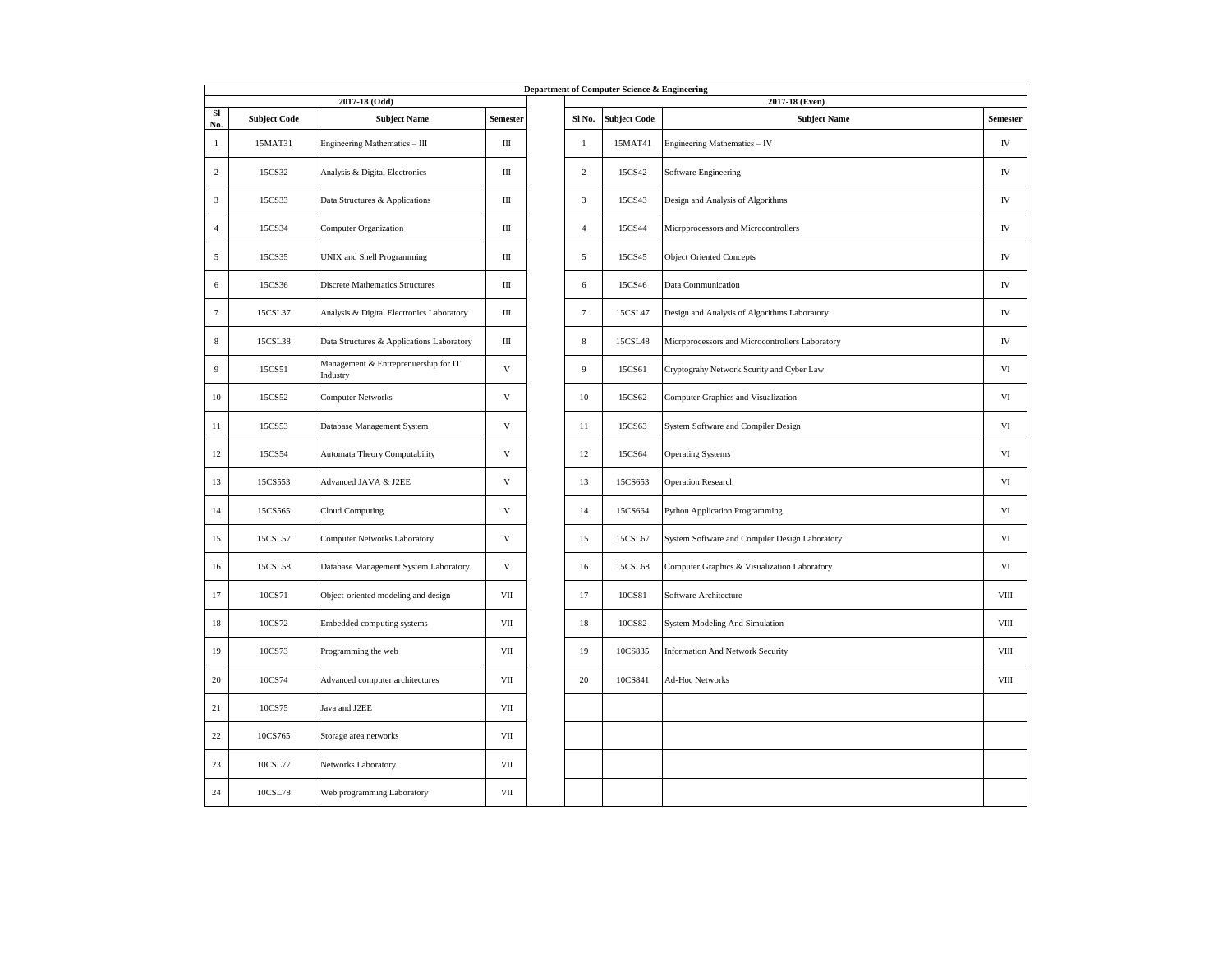|                 |                     |                                                  |                           |                | Department of Computer Science & Engineering |                                                      |                 |
|-----------------|---------------------|--------------------------------------------------|---------------------------|----------------|----------------------------------------------|------------------------------------------------------|-----------------|
|                 |                     | 2016-17 (Odd)                                    |                           |                |                                              | 2016-17 (Even)                                       |                 |
| SI<br>No.       | <b>Subject Code</b> | <b>Subject Name</b>                              | Semester                  | Sl No.         | <b>Subject Code</b>                          | <b>Subject Name</b>                                  | <b>Semester</b> |
| -1              | 15MAT31             | Engineering. Mathematics-III                     | $\rm III$                 | $\mathbf{1}$   | 15MAT41                                      | <b>Engineering Mathematics-IV</b>                    | ${\rm IV}$      |
| 2               | 15CS32              | Analog And Digital Electronics                   | Ш                         | $\overline{c}$ | 15CS42                                       | Software Engineering                                 | IV              |
| 3               | 15CS33              | Data Structures And Applications                 | Ш                         | 3              | 15CS43                                       | Design And Analysis Of Algorithms                    | IV              |
| $\overline{4}$  | 15CS34              | <b>Computer Organization</b>                     | $\rm III$                 | $\overline{4}$ | 15CS44                                       | Microprocessors And Microcontrollers                 | ${\rm IV}$      |
| $\mathfrak{s}$  | 15CS35              | Unix And Shell Programming                       | $\rm III$                 | $\sqrt{5}$     | 15CS45                                       | <b>Object Oriented Concepts</b>                      | ${\rm IV}$      |
| 6               | 15CS36              | <b>Discrete Mathematical Structures</b>          | Ш                         | $\sqrt{6}$     | 15CS46                                       | Data Communication                                   | ${\rm IV}$      |
| $7\phantom{.0}$ | 15CSL37             | Analog And Digital Electronics Laboratory        | Ш                         | $\overline{7}$ | 15CSL47                                      | Design And Analysis Of Algorithm Laboratory          | ${\rm IV}$      |
| 8               | 15CSL38             | Data Structures With C Laboratory                | Ш                         | $\,$ 8 $\,$    | 15CSL48                                      | Microprocessors Laboratory                           | IV              |
| 9               | 10IS51              | Software Engineering                             | V                         | 9              | 10AL61                                       | Management And Entrepreneship                        | VI              |
| 10              | 10CS52              | <b>Systems Software</b>                          | $\mathbf{V}$              | 10             | 10CS62                                       | Unix Systems Programming                             | VI              |
| 11              | 10CS53              | <b>Operating Systems</b>                         | $\ensuremath{\mathbf{V}}$ | 11             | 10CS63                                       | Compiler Design                                      | $_{\rm VI}$     |
| 12              | 10CS54              | Database Management Systems                      | $\mathbf V$               | 12             | 10CS64                                       | Computer Networks - II                               | VI              |
| 13              | 10CS55              | Computer Networks-I                              | $\ensuremath{\mathbf{V}}$ | 13             | 10CS65                                       | Computer Graphics And Visualization                  | VI              |
| 14              | 10CS56              | Formal Languages And Automata Theory             | V                         | 14             | 10CS661                                      | <b>Operation Research</b>                            | VI              |
| 15              | 10CSL57             | Database Applications Laboratory                 | $\mathbf{V}$              | 15             | 10CSL67                                      | Computer Graphics And Visualization Laboratory       | VI              |
| 16              | 10CSL58             | System Software & Operating System<br>Laboratory | $\mathbf{V}$              | 16             | 10CSL68                                      | Unix System Programming & Compiler Design Laboratory | VI              |
| 17              | 10CS71              | Object Oriented Modeling And Design              | VII                       | 17             | 10IS81                                       | Software Architectures                               | $_{\rm VIII}$   |
| 18              | 10CS72              | <b>Embedded Computing Systems</b>                | VII                       | 18             | 10CS82                                       | System Modeling And Simulation                       | $_{\rm VIII}$   |
| 19              | 10CS73              | Programming The Web                              | VII                       | 19             | 10CS835                                      | <b>Information And Network Security</b>              | VIII            |
| 20              | 10CS74              | <b>Advanced Computer Architectures</b>           | VII                       | 20             | 10CS841                                      | Ad-Hoc Networks                                      | VIII            |
| 21              | 10CS753             | Java And J2EE                                    | VII                       |                |                                              |                                                      |                 |
| 22              | 10CS761             | C# Programming And .Net Concepts                 | VII                       |                |                                              |                                                      |                 |
| 23              | 10CS765             | Storage Area Networks                            | VII                       |                |                                              |                                                      |                 |
| 24              | 10CSL77             | Networks Laboratory                              | VII                       |                |                                              |                                                      |                 |
| 25              | 10CSL78             | Web Programming Laboratory                       | VII                       |                |                                              |                                                      |                 |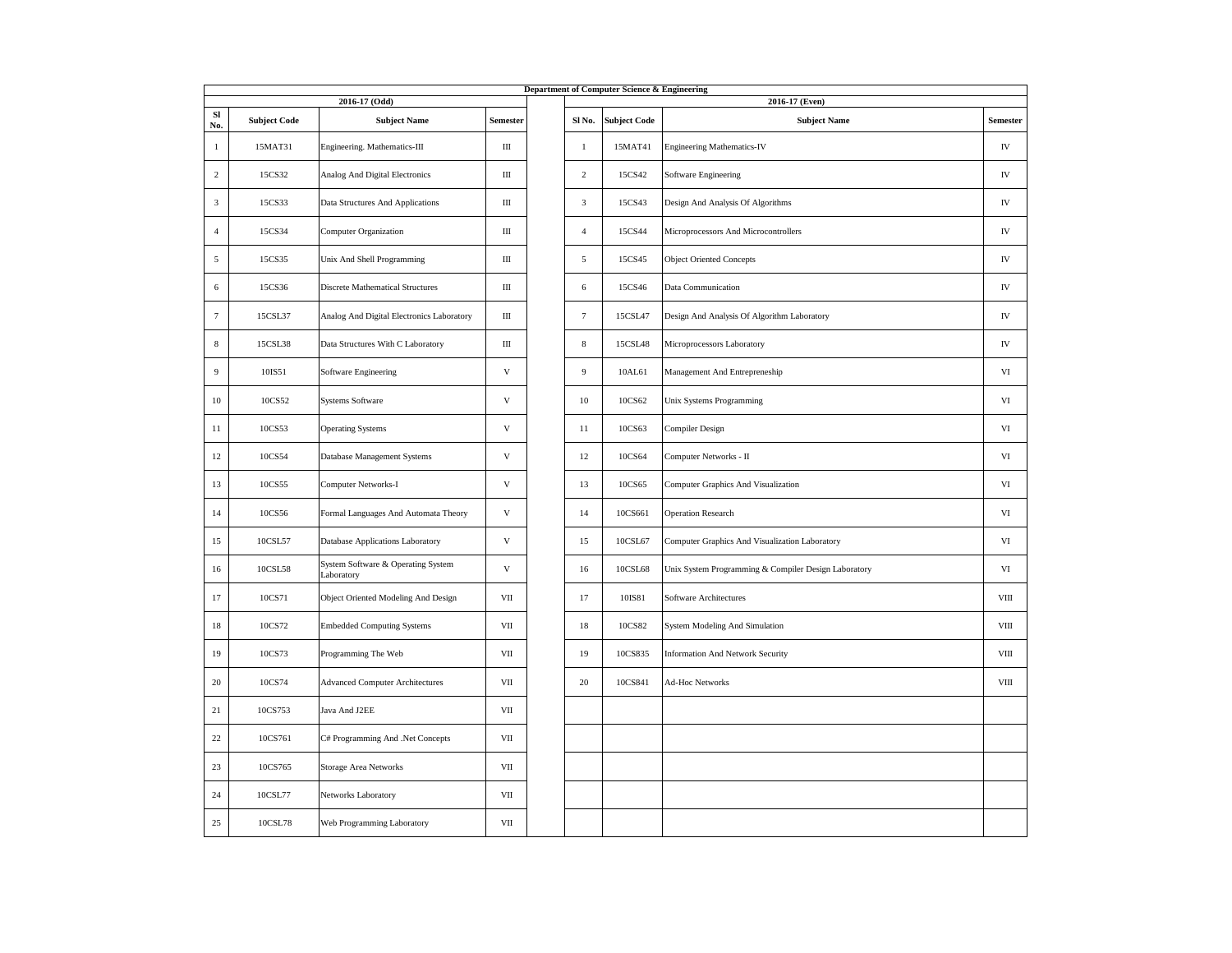|                |                     |                                                  |                           |                | Department of Computer Science & Engineering |                                                      |               |
|----------------|---------------------|--------------------------------------------------|---------------------------|----------------|----------------------------------------------|------------------------------------------------------|---------------|
|                |                     | 2015-16 (Odd)                                    |                           |                |                                              | 2015-16 (Even)                                       |               |
| SI<br>No.      | <b>Subject Code</b> | <b>Subject Name</b>                              | Semester                  | Sl No.         | <b>Subject Code</b>                          | <b>Subject Name</b>                                  | Semester      |
| 1              | 10MAT31             | <b>Engineering Mathematics-III</b>               | Ш                         | $\mathbf{1}$   | 10MAT41                                      | <b>Engineering Mathematics-IV</b>                    | IV            |
| $\sqrt{2}$     | 10CS32              | <b>Electronics Circuits</b>                      | $\rm III$                 | $\overline{c}$ | 10CS42                                       | Graph Theory And Combinatorics                       | ${\rm IV}$    |
| 3              | 10CS33              | Logic Design                                     | Ш                         | $\sqrt{3}$     | 10CS43                                       | Design And Analysis Of Algorithms                    | IV            |
| $\overline{4}$ | 10CS34              | <b>Discrete Mathematical Structures</b>          | Ш                         | $\overline{4}$ | 10CS44                                       | Unix & Shell Progamming                              | IV            |
| 5              | 10CS35              | Data Structures With C                           | Ш                         | 5              | 10CS45                                       | Microprocessors                                      | IV            |
| 6              | 10CS36              | Object Oriented Programming With C++             | Ш                         | 6              | 10CS46                                       | <b>Computer Organization</b>                         | IV            |
| $\tau$         | 10CSL37             | Data Structures With C/C++ Laboratory            | Ш                         | $\tau$         | 10CSL47                                      | Design And Analysis Of Algorithms Lab                | IV            |
| $\,$ 8 $\,$    | 10CSL38             | Electronic Circuits & Logic Design<br>Laboratory | $\rm III$                 | $\,$ 8 $\,$    | 10CSL48                                      | Microprocessors Lab                                  | ${\rm IV}$    |
| 9              | 10IS51              | Software Engineering                             | $\ensuremath{\mathbf{V}}$ | 9              | 10AL61                                       | Management & Entrepreneurship                        | VI            |
| 10             | 10CS52              | <b>Systems Software</b>                          | $\ensuremath{\mathbf{V}}$ | 10             | 10CS62                                       | Unix System Programming                              | VI            |
| 11             | 10CS53              | <b>Operating Systems</b>                         | $\mathbf{V}$              | 11             | 10CS63                                       | Compiler Design                                      | VI            |
| 12             | 10CS54              | Database Management Systems                      | V                         | 12             | 10CS64                                       | Computer Networks - II                               | VI            |
| 13             | 10CS55              | Computer Networks-I                              | $\ensuremath{\mathbf{V}}$ | 13             | 10CS65                                       | Computer Graphics & Visualization                    | VI            |
| 14             | 10CS56              | Formal Languages And Automata Theory             | $\ensuremath{\mathbf{V}}$ | 14             | 10CS661                                      | <b>Operations Research</b>                           | VI            |
| 15             | 10CSL57             | Database Applications Laboratory                 | $\ensuremath{\mathbf{V}}$ | 15             | 10CSL67                                      | Computer Graphics & Visualization Laboratory         | VI            |
| 16             | 10CSL58             | System Software & Operating System<br>Laboratory | $\ensuremath{\mathbf{V}}$ | 16             | 10CSL68                                      | Unix System Programming & Compiler Design Laboratory | VI            |
| 17             | 10CS71              | Object Oriented Modeling And Design              | VII                       | 17             | 10IS81                                       | Software Architectures                               | VIII          |
| 18             | 10CS72              | <b>Embedded Computing Systems</b>                | VII                       | 18             | 10CS82                                       | System Modeling And Simulation                       | VIII          |
| 19             | 10CS73              | Programming The Web                              | VII                       | 19             | 10CS835                                      | <b>Information And Network Security</b>              | $_{\rm VIII}$ |
| $20\,$         | 10CS74              | <b>Advanced Computer Architectures</b>           | $\rm{VII}$                | 20             | 10CS841                                      | Ad-Hoc Networks                                      | $_{\rm VIII}$ |
| 21             | 10CS753             | Java And J2ee(10cs753)                           | VII                       | $21\,$         | 10CS844                                      | Services Oriented Architecture                       | $_{\rm VIII}$ |
| $22\,$         | 10CS755             | Data Warehousing & Data Mining                   | VII                       |                |                                              |                                                      |               |
| 23             | 10CS765             | Storage Area Networks                            | VII                       |                |                                              |                                                      |               |
| 24             | 10CS761             | C# Programming and .NET                          | VII                       |                |                                              |                                                      |               |
| 25             | 10CSL77             | Networks Laboratory                              | VII                       |                |                                              |                                                      |               |
| 26             | 10CSL78             | Web Programming Laboratory                       | $\rm{VII}$                |                |                                              |                                                      |               |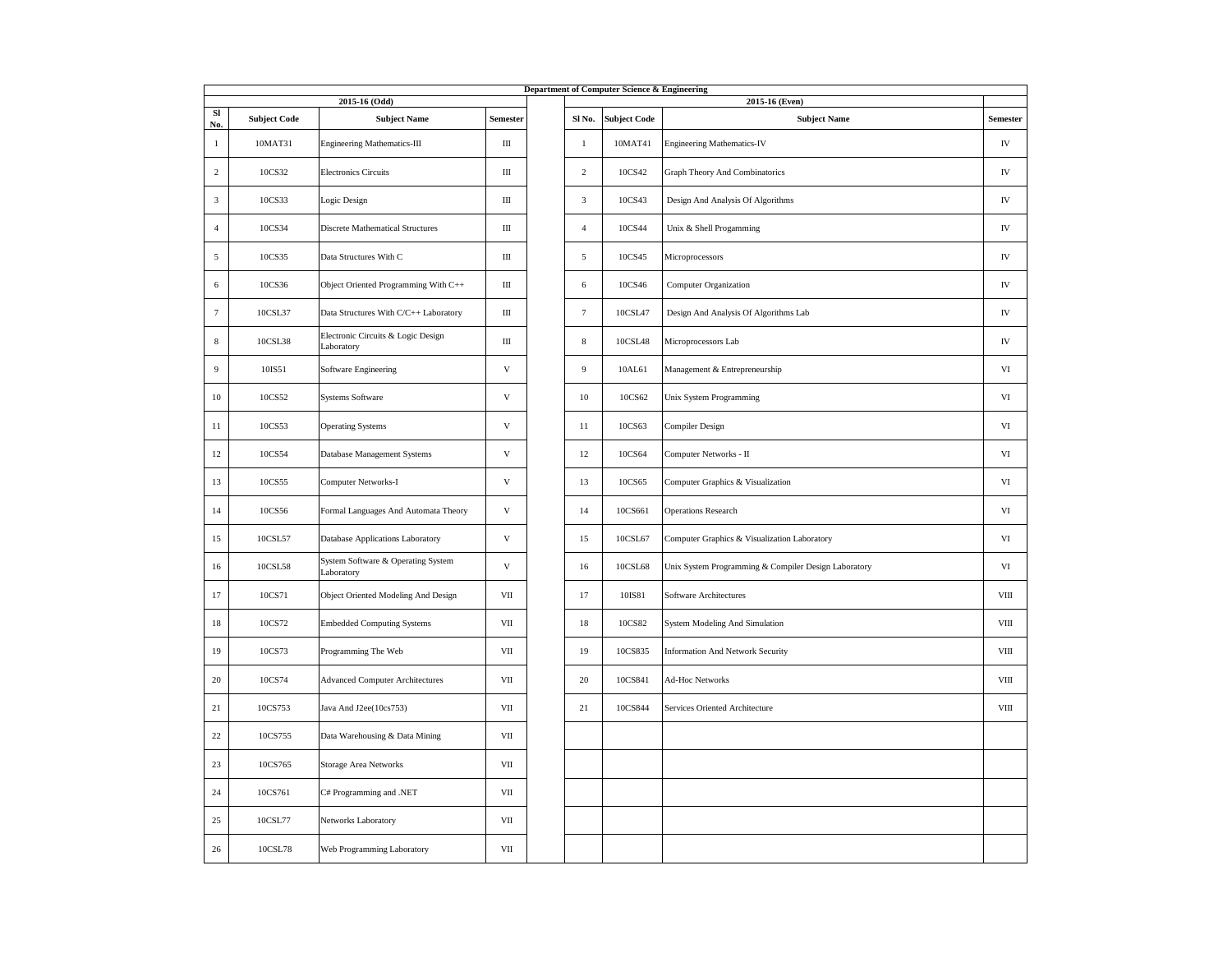|                |                     |                                                      |                           |                |                     | Department of Electronics & communication Engineering   |                 |
|----------------|---------------------|------------------------------------------------------|---------------------------|----------------|---------------------|---------------------------------------------------------|-----------------|
|                |                     | 2017-18 (ODD)                                        |                           |                |                     | 2017-18 (EVEN)                                          |                 |
| SI<br>No.      | <b>Subject Code</b> | <b>Subject Name</b>                                  | Semester                  | Sl No.         | <b>Subject Code</b> | <b>Subject Name</b>                                     | <b>Semester</b> |
| $\mathbf{1}$   | 15MAT31             | Engineering Mathematics-III                          | Ш                         | 1              | 15MAT41             | Engg. Mathematics -IV (MATHS)                           | IV              |
| 2              | 15EC32              | Analog Electronics                                   | Ш                         | $\overline{c}$ | 15EC42              | Microprocessor (MP)                                     | IV              |
| 3              | 15EC33              | <b>Digital Electronics</b>                           | Ш                         | 3              | 15EC43              | Control Systems (CS)                                    | ${\rm IV}$      |
| $\overline{4}$ | 15EC34              | Network Analysis                                     | Ш                         | $\overline{4}$ | 15EC44              | Signals & Systems (SS)                                  | ${\rm IV}$      |
| $\mathfrak{s}$ | 15EC35              | Electronic Instrumentation                           | Ш                         | $\sqrt{5}$     | 15EC45              | Principles of Communication Systems (PCS)               | ${\rm IV}$      |
| 6              | 15EC36              | <b>Engineering Electromagnetics</b>                  | Ш                         | 6              | 15EC46              | Linear Integrated Curcuits (LIC)                        | ${\rm IV}$      |
| 7              | 15ECL37             | Analog Electronics Lab                               | Ш                         | $\tau$         | 15ECL47             | Microprocessor Lab (MP LAB)                             | IV              |
| 8              | 15ECL38             | Digital Electronics Lab                              | Ш                         | $\,$ 8 $\,$    | 15ECL48             | Linear ICs and Communication Lab (LIC LAB)              | ${\rm IV}$      |
| 9              | 15ES51              | Management and Entrepreneurship Development          | $\ensuremath{\mathbf{V}}$ | 9              | 15EC61              | Digital Communication                                   | VI              |
| 10             | 15EC52              | Digital Signal Processing                            | $\mathbf V$               | 10             | 15EC62              | ARM Microcontroller & Embedded Systems                  | VI              |
| 11             | 15EC53              | Verilog HDL                                          | $\ensuremath{\mathbf{V}}$ | 11             | 15EC63              | <b>VLSI</b> Design                                      | VI              |
| 12             | 15EC54              | Information Theory & Coding                          | $\mathbf{V}$              | 12             | 15EC64              | <b>Computer Communication Networks</b>                  | VI              |
| 13             | 15EC553             | Operating System (Professional Elective-1)           | $\ensuremath{\mathbf{V}}$ | 13             | 15EC651             | Cellular Mobile Communication (Professional Elective-2) | $_{\rm VI}$     |
| 14             | 15EC562             | Object Oriented Programming Using C++(Open Electiv   | $\mathbf{V}$              | 14             | 15EC654             | Digital Switching Systems (Professional Elective-2)     | $_{\rm VI}$     |
| 15             | 15ECL57             | DSP Lab                                              | $\ensuremath{\mathbf{V}}$ | 15             | 15EC662             | Power Electronics (Open Elective-2)                     | VI              |
| 16             | 15ECL58             | HDL Lab                                              | $\mathbf{V}$              | 16             | 15EC663             | Digital System Design using Verilog (Open Elective-2)   | VI              |
| 17             | 10EC71              | <b>Computer Communication Networks</b>               | VII                       | 17             | 15ECL67             | Embedded Controller Lab                                 | VI              |
| $18\,$         | 10EC72              | <b>Optical Fiber Communication</b>                   | $\rm{VII}$                | 18             | 15ECL68             | Computer Networks Lab                                   | $_{\rm VI}$     |
| 19             | 10EC73              | <b>Power Electronics</b>                             | VII                       | 19             | 10EC81              | Wireless Communication                                  | $_{\rm VIII}$   |
| 20             | 10EC74              | Embedded System Design                               | VII                       | 20             | 10EC82              | Digital Switching Systems (DSS)                         | VIII            |
| 21             | 10EC751             | DSP Algorithms and Architecture (Elective -II (Group | VII                       | 21             | 10EC832             | Network Security(NS) (Elective-IV Group D)              | <b>VIII</b>     |
| 22             | 10EC755             | Applied Embeded Systems Design(Elective -II (Group   | VII                       | $22\,$         | 10EC843             | GSM(GSM) (Elective-V Group E)                           | $_{\rm VIII}$   |
| 23             | 10EC763             | Image Processing (Elective - III (Group C)           | VII                       | 23             | 10ECP85             | Project work (PW)                                       | VIII            |
| 24             | 10ECL77             | VLSI Lab                                             | VII                       | 24             | 10ECS86             | Seminar                                                 | $_{\rm VIII}$   |
| 25             | 10ECL78             | Power Electronics Lab                                | VII                       |                |                     |                                                         |                 |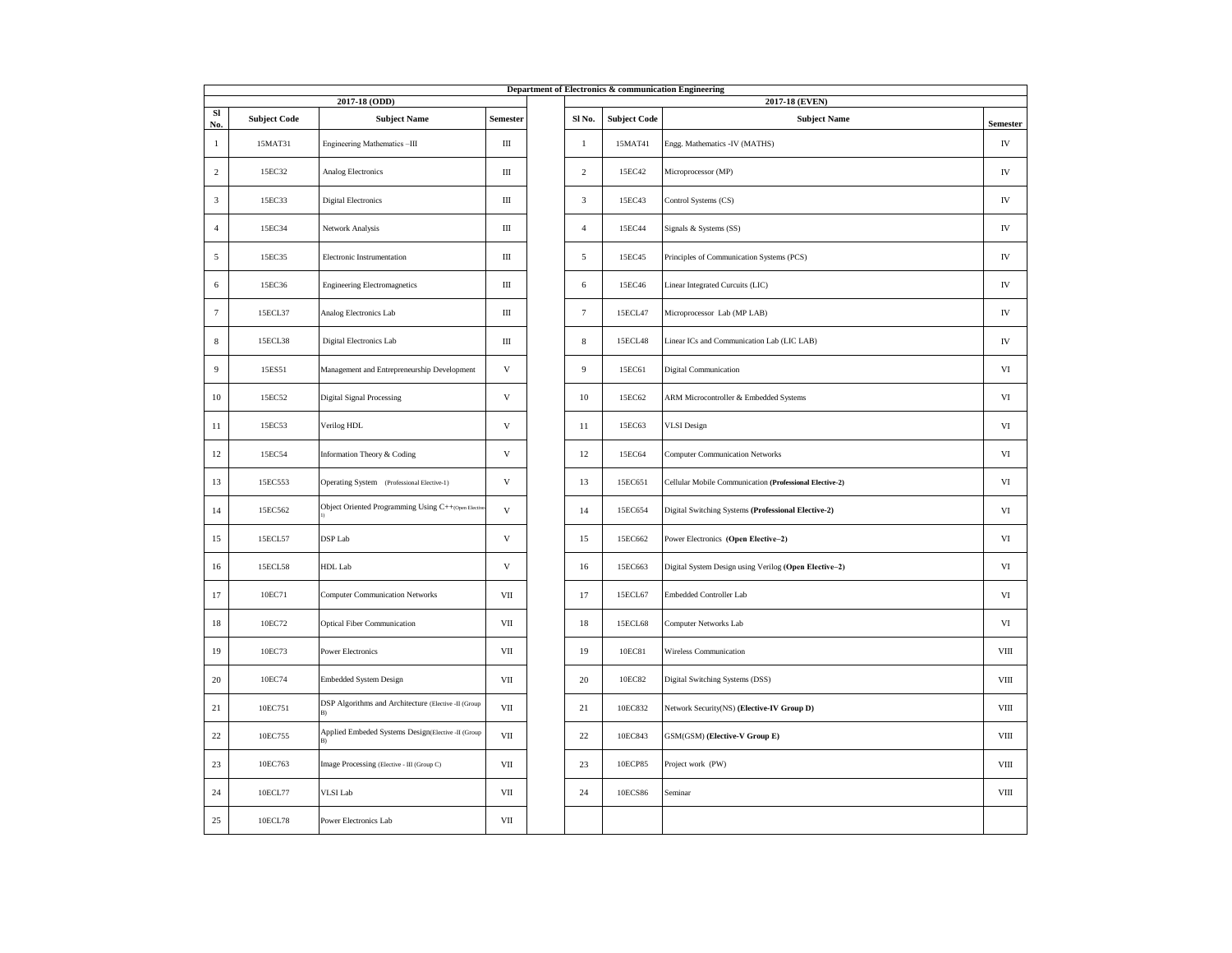|                |                     | 2016-17 (ODD)                                  |              |                |                     | Department of Electronics & communication Engineering<br>2016-17 (EVEN) |               |
|----------------|---------------------|------------------------------------------------|--------------|----------------|---------------------|-------------------------------------------------------------------------|---------------|
| SI             | <b>Subject Code</b> | <b>Subject Name</b>                            | Semester     | Sl No.         | <b>Subject Code</b> | <b>Subject Name</b>                                                     | Semester      |
| No.            |                     |                                                |              |                |                     |                                                                         |               |
| $\mathbf{1}$   | 15MAT31             | Engg. Mathematics - III                        | Ш            | $\mathbf{1}$   | 10MAT41             | Engg. Mathematics Engg -IV (MATHS)                                      | IV            |
| 2              | 15EC32              | Analog Electronics (AE)                        | Ш            | 2              | 10ES42              | Microcontrollers (MC)                                                   | IV            |
| $\mathbf{3}$   | 15EC33              | Digital Electronics (DE)                       | Ш            | $\sqrt{3}$     | 10ES43              | Control Systems (CS)                                                    | IV            |
| $\overline{4}$ | 15EC34              | Network Analysis (NA)                          | Ш            | 4              | 10EC44              | Signals & Systems (SS)                                                  | ${\rm IV}$    |
| 5              | 15EC35              | Electronic Instrumentation (EI)                | Ш            | 5              | 10EC45              | Fundamentals of HDL (HDL)                                               | IV            |
| 6              | 15EC36              | Engineering Electromagnetics (EE)              | Ш            | 6              | 10EC46              | Linear IC's & Applications (LIC)                                        | ${\rm IV}$    |
| $\overline{7}$ | 15ECL37             | Analog Electronics Lab (AE LAB)                | Ш            | $\overline{7}$ | 10ESL47             | Microcontrollers Lab (MC LAB)                                           | IV            |
| 8              | 15ECL38             | Digital Electronics Lab (DE LAB)               | Ш            | $\,$ 8 $\,$    | 10ECL48             | HDL Lab (HDL LAB)                                                       | IV            |
| 9              | 10AL51              | Management & Entrepreneurship (M & E)          | $\mathbf V$  | 9              | 10EC61              | Digital Communication (DC)                                              | $_{\rm VI}$   |
| 10             | 10EC52              | Digital Signal Processing (DSP)                | $\mathbf V$  | 10             | 10EC62              | Microprocessors (MP)                                                    | VI            |
| 11             | 10EC53              | Analog Communication (AC)                      | $\mathbf V$  | 11             | 10EC63              | Microelectronics Circuits (MEC)                                         | VI            |
| 12             | 10EC54              | Microwaves and Radar (MWR)                     | $\mathbf V$  | 12             | 10EC64              | Antennas & Propagation (AP)                                             | VI            |
| 13             | 10EC55              | Information Theory & Coding (ITC)              | $\mathbf{V}$ | 13             | 10EC65              | Operating Systems (OS)                                                  | VI            |
| 14             | 10EC56              | Fundamentals of CMOS VLSI (FVLSI)              | $\mathbf{V}$ | 14             | 10EC661             | Analog and Mixed mode VLSI Design (A VLSI)                              | VI            |
| 15             | 10ECL57             | DSP Lab                                        | $\mathbf{V}$ | 15             | 10EC662             | Satellite Communications (SC)                                           | $_{\rm VI}$   |
| 16             | 10ECL58             | Analog Communication Lab + LIC Lab             | $\mathbf{V}$ | 16             | 10ECL67             | Advanced Communication Lab (ADC LAB)                                    | VI            |
| 17             | 10EC71              | Computer Communication Network (CCN)           | VII          | 17             | 10ECL68             | Microprocessors Lab (MP LAB)                                            | VI            |
| 18             | 10EC72              | Optical Fiber Communication (OFC)              | VII          | 18             | 10EC81              | Wireless Communication (WC)                                             | VIII          |
| 19             | 10EC73              | Power Electronics (PE)                         | VII          | 19             | 10EC82              | Digital Switching Systems (DSS)                                         | $_{\rm VIII}$ |
| 20             | 10EC74              | Embedded System Design (ESD)                   | VII          | 20             | 10EC832             | Network Security (NS)                                                   | VIII          |
| 21             | 10EC751             | Elective -DSP Algorithms & Architecture (DSPA) | VII          | 21             | 10EC843             | <b>GSM</b>                                                              | VIII          |
| 22             | 10EC763             | Elective - Image Processing (IP)               | VII          | 22             | 10ECP85             | Project work                                                            | $_{\rm VIII}$ |
| 23             | 10ECL77             | VLSI Lab                                       | VII          | 23             | 10ECS86             | Seminar                                                                 | VIII          |
| 24             | 10ECL78             | Power Electronics Lab (PE LAB)                 | VII          |                |                     |                                                                         |               |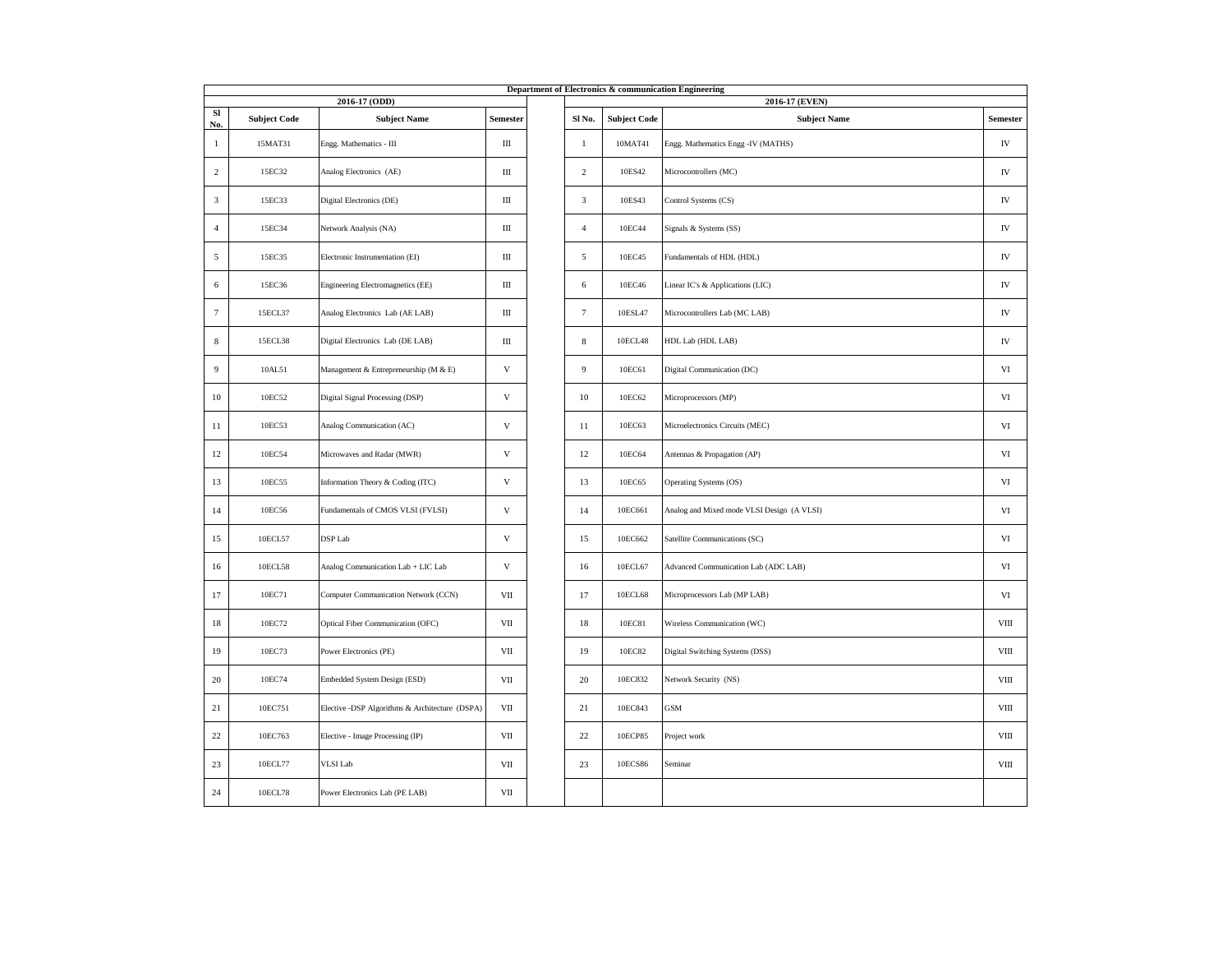|                |                     |                                                          |              |                  |                     | Department of Electronics & communication Engineering |                 |
|----------------|---------------------|----------------------------------------------------------|--------------|------------------|---------------------|-------------------------------------------------------|-----------------|
|                |                     | 2015-16(ODD)                                             |              |                  |                     | 2015-16 (EVEN)                                        |                 |
| Sl<br>No.      | <b>Subject Code</b> | <b>Subject Name</b>                                      | Semester     | Sl No.           | <b>Subject Code</b> | <b>Subject Name</b>                                   | <b>Semester</b> |
| $\mathbf{1}$   | 10MAT31             | Engg. Mathematics Engg                                   | Ш            | $\mathbf{1}$     | 10MAT41             | Engg. Mathematics Engg (MATHS)                        | ${\rm IV}$      |
| 2              | 10ES32              | Analog Electronic circuits                               | Ш            | $\overline{c}$   | 10ES42              | Microcontrollers (MC)                                 | ${\rm IV}$      |
| 3              | 10ES33              | Logic Design                                             | $\rm III$    | 3                | 10ES43              | Control Systems (CS)                                  | IV              |
| $\overline{4}$ | 10ES34              | Network Analysis                                         | Ш            | $\overline{4}$   | 10EC44              | Signals & Systems (SS)                                | ${\rm IV}$      |
| $\sqrt{5}$     | 10IT35              | Electronics Instrumentation                              | Ш            | 5                | 10EC45              | Fundamentals of HDL (HDL)                             | IV              |
| 6              | 10ES36              | Field Theory                                             | Ш            | 6                | 10EC46              | Linear IC's & Applications (LIC)                      | ${\rm IV}$      |
| $\overline{7}$ | 10ESL37             | Analog Electronic circuits Lab                           | Ш            | $\tau$           | 10ESL47             | Microcontrollers Lab (MC LAB)                         | ${\rm IV}$      |
| 8              | 10ESL38             | Logic Design Lab                                         | Ш            | $\,$ 8 $\,$      | 10ECL48             | HDL Lab (HDL LAB)                                     | $_{\rm VI}$     |
| 9              | 10AL51              | Management & Entrepreneurship                            | $\mathbf V$  | $\boldsymbol{9}$ | 10EC61              | Digital Communication (DC)                            | VI              |
| $10\,$         | 10EC52              | <b>Digital Signal Processing</b>                         | $\mathbf V$  | 10               | 10EC62              | Microprocessors (MP)                                  | VI              |
| 11             | 10EC53              | Analog Communication                                     | $\mathbf V$  | 11               | 10EC63              | Microelectronics Circuits (MEC)                       | VI              |
| 12             | 10EC54              | Microwaves and Radar                                     | $\mathbf{V}$ | 12               | 10EC64              | Antennas & Propagation (AP)                           | $_{\rm VI}$     |
| 13             | 10EC55              | Information Theory & Coding                              | $\mathbf V$  | 13               | 10EC65              | Operating Systems (OS)                                | VI              |
| 14             | 10EC56              | Fundamentals of CMOS VLSI                                | $\mathbf V$  | 14               | 10EC661             | Analog Mixed Mode VLSI Design (AVLSI) -               | VI              |
| 15             | 10ECL57             | DSP Lab                                                  | $\mathbf V$  | 15               | 10EC662             | Satellite Communication (SC) -                        | VI              |
| 16             | 10ECL58             | Analog Communication Lab + LIC Lab                       | $\mathbf V$  | 16               | 10ECL67             | Advanced Communication Lab (ADC LAB)                  | VI              |
| 17             | 10EC71              | <b>Computer Communication Network</b>                    | VII          | 17               | 10ECL68             | Microprocessors Lab (MP LAB)                          | VI              |
| $18\,$         | 10EC72              | <b>Optical Fiber Communication</b>                       | VII          | $18\,$           | 10EC81              | Wireless Communication                                | $_{\rm VIII}$   |
| 19             | 10EC73              | <b>Power Electronics</b>                                 | VII          | 19               | 10EC82              | Digital Switching Systems                             | $_{\rm VIII}$   |
| 20             | 10EC74              | <b>Embedded System Design</b>                            | VII          | 20               | 10EC832             | Network Security                                      | $_{\rm VIII}$   |
| 21             | 10EC751             | Elective -2 (Group B)1) DSP Algorithms &<br>Architecture | VII          | 21               | 10EC843             | $_{\mathrm{GSM}}$                                     | $_{\rm VIII}$   |
| 22             | 10EC755             | 2) Applied Embedded System Design                        | VII          | $22\,$           | 10ECP85             | Project work                                          | VIII            |
| 23             | 10EC763             | Elective - 3 (Group C) (Image Processing)                | VII          | 23               | 10ECS86             | Seminar                                               | $_{\rm VIII}$   |
| 24             | 10ECL77             | <b>VLSI</b> Lab                                          | VII          |                  |                     |                                                       |                 |
| 25             | 10ECL78             | Power Electronics Lab                                    | VII          |                  |                     |                                                       |                 |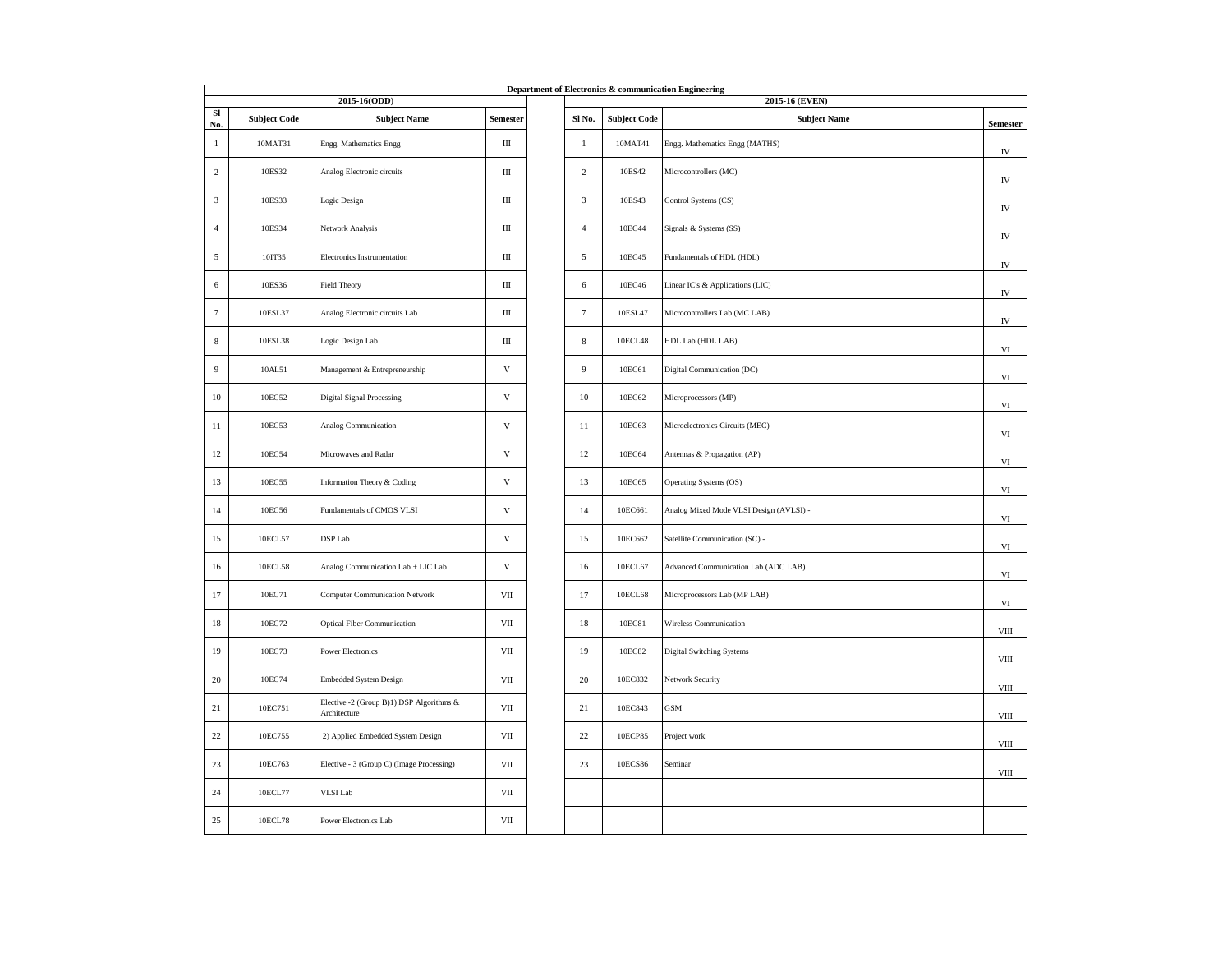|                     |                     |                                      |           |                | <b>Department of Mechanical Engineering</b> |                                           |                 |
|---------------------|---------------------|--------------------------------------|-----------|----------------|---------------------------------------------|-------------------------------------------|-----------------|
|                     |                     | 2017-18 (Odd)                        |           |                |                                             | 2017-18 (Even)                            |                 |
| SI                  | <b>Subject Code</b> | <b>Subject Name</b>                  | Semester  | Sl No.         | <b>Subject Code</b>                         | <b>Subject Name</b>                       | <b>Semester</b> |
| No.<br>$\mathbf{1}$ | 15MAT31             | Engineering Mathematics - III        | Ш         | $\mathbf{1}$   | 15MAT41                                     | Engineering Mathematics - III             | IV              |
| $\overline{2}$      | 15ME32              | Materials Science                    | $\rm III$ | $\sqrt{2}$     | 15ME42                                      | Kinematics of Machinery                   | ${\rm IV}$      |
| $\mathfrak z$       | 15ME33              | <b>Basic Thermodynamics</b>          | $\rm III$ | $\sqrt{3}$     | 15ME43                                      | Applied Thermodynamics                    | ${\rm IV}$      |
| $\Delta$            | 15ME34              | Mechanics of Materials               | $\rm III$ | $\overline{4}$ | 15ME44                                      | Fluid mechanics                           | ${\rm IV}$      |
| 5                   | 15ME35B             | Machine Tools and Operations         | $\rm III$ | $\sqrt{5}$     | 15ME45A                                     | Metal Casting and Welding                 | ${\rm IV}$      |
| 6                   | 15ME36 A            | Computer Aided Machine Drawing       | $\rm III$ | $\sqrt{6}$     | 15ME46B                                     | Mechanical Measurements and Metrology     | ${\rm IV}$      |
| 7                   | 15MEL37A            | Materials Testing Lab                | Ш         | $\tau$         | 15MEL47B                                    | Mechanical Measurements and Metrology Lab | ${\rm IV}$      |
| 8                   | 15MEL38B            | Machine Shop                         | Ш         | $\,$ 8 $\,$    | 15MEL48A                                    | Foundry and Forging Lab                   | VI              |
| 9                   | 15ME51              | Management and Engineering Economics | IV        | 9              | 15ME61                                      | Finite Element Method                     | $\rm{VI}$       |
| $10\,$              | 15ME52              | Dynamics of Machinery                | IV        | 10             | 15ME62                                      | Computer integrated Manufacturing         | VI              |
| 11                  | 15ME53              | Turbo Machines                       | IV        | 11             | 15ME63                                      | <b>Heat Transfer</b>                      | VI              |
| 12                  | 15ME54              | Design of Machine Elements - I       | IV        | 12             | 15ME64                                      | Design of Machine Elements -II            | $_{\rm VI}$     |
| 13                  | 15ME554             | Non Traditional Machining            | IV        | 13             | 15ME653                                     | <b>Metal Forming</b>                      | VI              |
| 14                  | 15ME562             | <b>Energy and Environment</b>        | IV        | 14             | 15ME664                                     | <b>Total Quality Management</b>           | VI              |
| 15                  | 15MEL57             | Fluid Mechanics & Machinery Lab      | IV        | 15             | 15MEL67                                     | Heat Transfer Lab                         | $_{\rm VI}$     |
| 16                  | 15MEL58             | Energy Lab                           | IV        | 16             | 15MEL68                                     | Modeling and Analysis Lab(FEA)            | $_{\rm VI}$     |
| 17                  | 10ME71              | <b>Engineering Economy</b>           | VII       | 17             | 10ME81                                      | <b>Operation Management</b>               | VIII            |
| 18                  | 10ME72              | Mechanical Vibrations                | VII       | $18\,$         | 10ME82                                      | <b>Control Engineering</b>                | VIII            |
| 19                  | 10ME73              | <b>Hydraulics And Pneumatics</b>     | VII       | 19             | 10ME831                                     | Tribology                                 | VIII            |
| 20                  | 10ME74              | <b>Operation Research</b>            | VII       | 20             | 10ME844                                     | Automotive Engineering                    | VIII            |
| 21                  | 10ME752             | Theory Of Plasticity                 | VII       | 21             | 10ME85                                      | Project Work                              | <b>VIII</b>     |
| 22                  | 10ME758             | <b>Total Quality Management</b>      | VII       | 22             | 10ME86                                      | Seminar                                   | VIII            |
| 23                  | 10ME761             | <b>Experimental Stress Analysis</b>  | VII       |                |                                             |                                           |                 |
| 24                  | 10ME762             | <b>Tool Design</b>                   | VII       |                |                                             |                                           |                 |
| 25                  | 10MEL77             | Design Laboratory                    | VII       |                |                                             |                                           |                 |
| 26                  | 10MEL78             | CIM & Automation Lab                 | VII       |                |                                             |                                           |                 |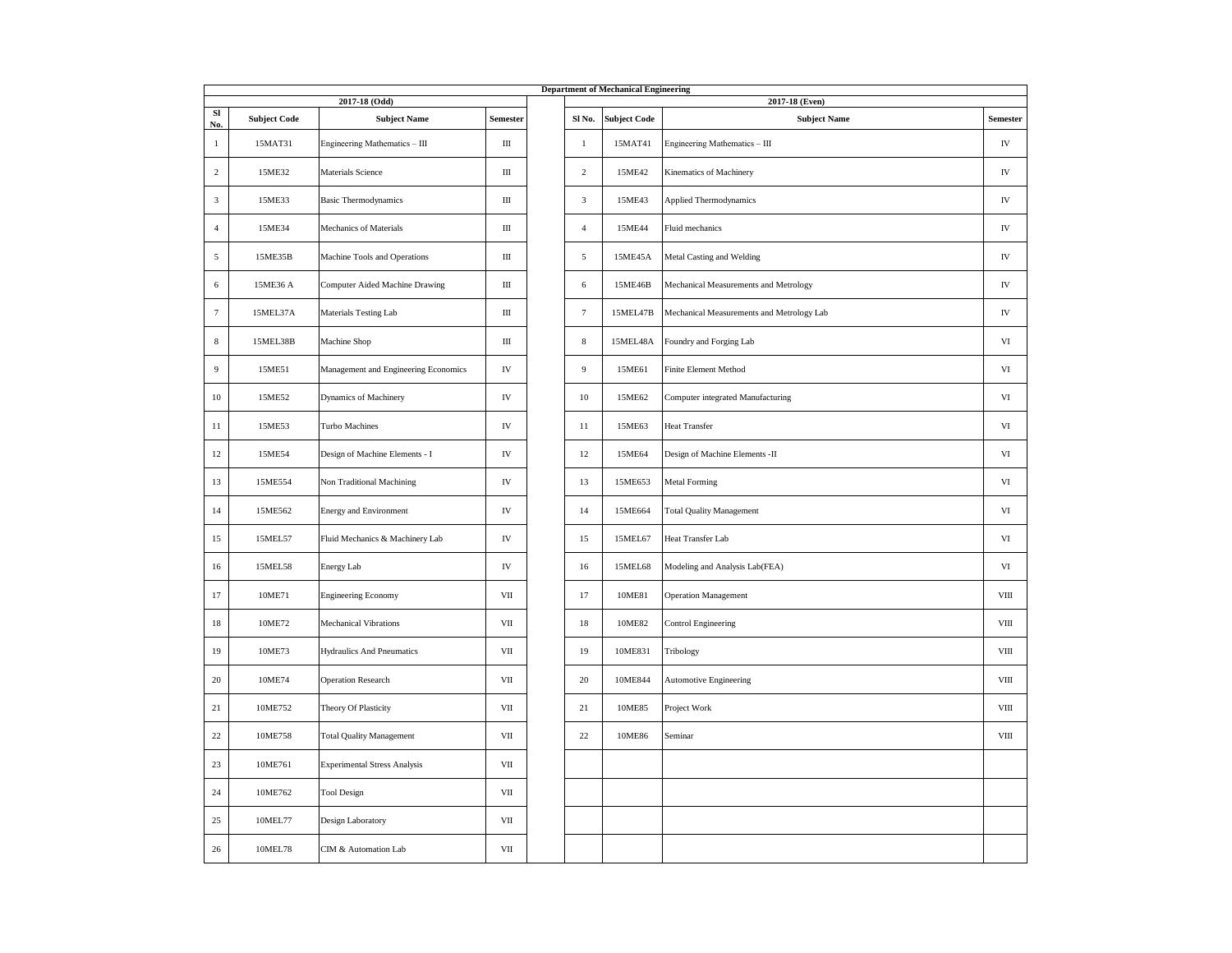|                |                     |                                          |                           |                | <b>Department of Mechanical Engineering</b> |                                                 |                 |
|----------------|---------------------|------------------------------------------|---------------------------|----------------|---------------------------------------------|-------------------------------------------------|-----------------|
|                |                     | 2016-17 (Odd)                            |                           |                |                                             | 2016-17 (Even)                                  |                 |
| SI<br>No.      | <b>Subject Code</b> | <b>Subject Name</b>                      | Semester                  | Sl No.         | <b>Subject Code</b>                         | <b>Subject Name</b>                             | <b>Semester</b> |
| $\mathbf{1}$   | 15MAT31             | Engineering Mathematics - III            | Ш                         | 1              | 15MAT41                                     | Engineering Mathematics - III                   | IV              |
| $\,2$          | 15ME32              | Materials Science                        | Ш                         | $\overline{c}$ | 15ME42                                      | Kinematics of Machinery                         | IV              |
| 3              | 15ME33              | <b>Basic Thermodynamics</b>              | Ш                         | 3              | 15ME43                                      | Applied Thermodynamics                          | IV              |
| $\overline{4}$ | 15ME34              | Mechanics of Materials                   | Ш                         | $\overline{4}$ | 15ME44                                      | Fluid mechanics                                 | IV              |
| 5              | 15ME35B             | Machine Tools and Operations             | Ш                         | 5              | 15ME45A                                     | Metal Casting and Welding                       | IV              |
| 6              | 15ME36 A            | Computer Aided Machine Drawing           | Ш                         | 6              | 15ME46B                                     | Mechanical Measurements and Metrology           | IV              |
| 7              | 15MEL37A            | Materials Testing Lab                    | Ш                         | $\tau$         | 15MEL47B                                    | Mechanical Measurements and Metrology Lab       | IV              |
| $\,$ 8 $\,$    | 15MEL38B            | Machine Shop                             | $\rm III$                 | $\,$ 8 $\,$    | 15MEL48A                                    | Foundry and Forging Lab                         | IV              |
| 9              | 10AL51              | Management and Entrepreneurship          | $\ensuremath{\mathbf{V}}$ | 9              | 10ME61                                      | Computer Integrated Manufacturing               | VI              |
| 10             | 10ME52              | Design of Machine Elements-I             | V                         | 10             | 10ME62                                      | Design of Machine Elements - II                 | VI              |
| 11             | 10ME53              | <b>Energy Engineering</b>                | $\mathbf{V}$              | 11             | 10ME63                                      | Heat and Mass Transfer                          | VI              |
| 12             | 10ME54              | Dynamics of Machines                     | $\ensuremath{\mathbf{V}}$ | 12             | 10ME64                                      | <b>Finite Element Methods</b>                   | VI              |
| 13             | 10ME55              | Manufacturing Process - III              | $\ensuremath{\mathbf{V}}$ | 13             | 10ME65                                      | Mechatronics & Microprocessor                   | VI              |
| 14             | 10ME56              | Turbo Machines                           | $\mathbf{V}$              | 14             | 10ME661                                     | Theory of Elasticity                            | VI              |
| 15             | 10MEL57             | Fluid Mechanics and Machines Laboratory  | $\mathbf{V}$              | 15             | 10ME663                                     | Refrigeration and Air Conditioning              | VI              |
| 16             | 10MEL58             | Energy Conversion Engineering Laboratory | V                         | 16             | 10ME665                                     | Non-Traditional Machining                       | VI              |
| 17             | 10ME71              | <b>Engineering Economy</b>               | VII                       | 17             | 10MEL67                                     | Heat & Mass Transfer Laboratory                 | VI              |
| 18             | 10ME72              | <b>Mechanical Vibrations</b>             | VII                       | 18             | 10MEL68                                     | Computer Aided Modeling and Analysis Laboratory | VI              |
| 19             | 10ME73              | <b>Hydraulics And Pneumatics</b>         | VII                       | 19             | 10ME81                                      | Operation Management                            | VIII            |
| $20\,$         | 10ME74              | <b>Operation Research</b>                | $_{\rm VII}$              | 20             | 10ME82                                      | <b>Control Engineering</b>                      | $_{\rm VIII}$   |
| 21             | 10ME752             | Theory of Plasticity                     | VII                       | 21             | 10ME831                                     | Tribology                                       | VIII            |
| 22             | 10ME758             | <b>Total Quality Management</b>          | VII                       | 22             | 10ME844                                     | Automotive Engineering                          | VIII            |
| 23             | 10ME761             | <b>Experimental Stress Analysis</b>      | VII                       | 23             | 10ME85                                      | Project Work                                    | VIII            |
| 24             | 10ME762             | <b>Tool Design</b>                       | VII                       | 24             | 10ME86                                      | Seminar                                         | VIII            |
| 25             | 10MEL77             | Design Laboratory                        | $_{\rm VII}$              |                |                                             |                                                 |                 |
| 26             | 10MEL78             | Cim & Automation Lab                     | $_{\rm VII}$              |                |                                             |                                                 |                 |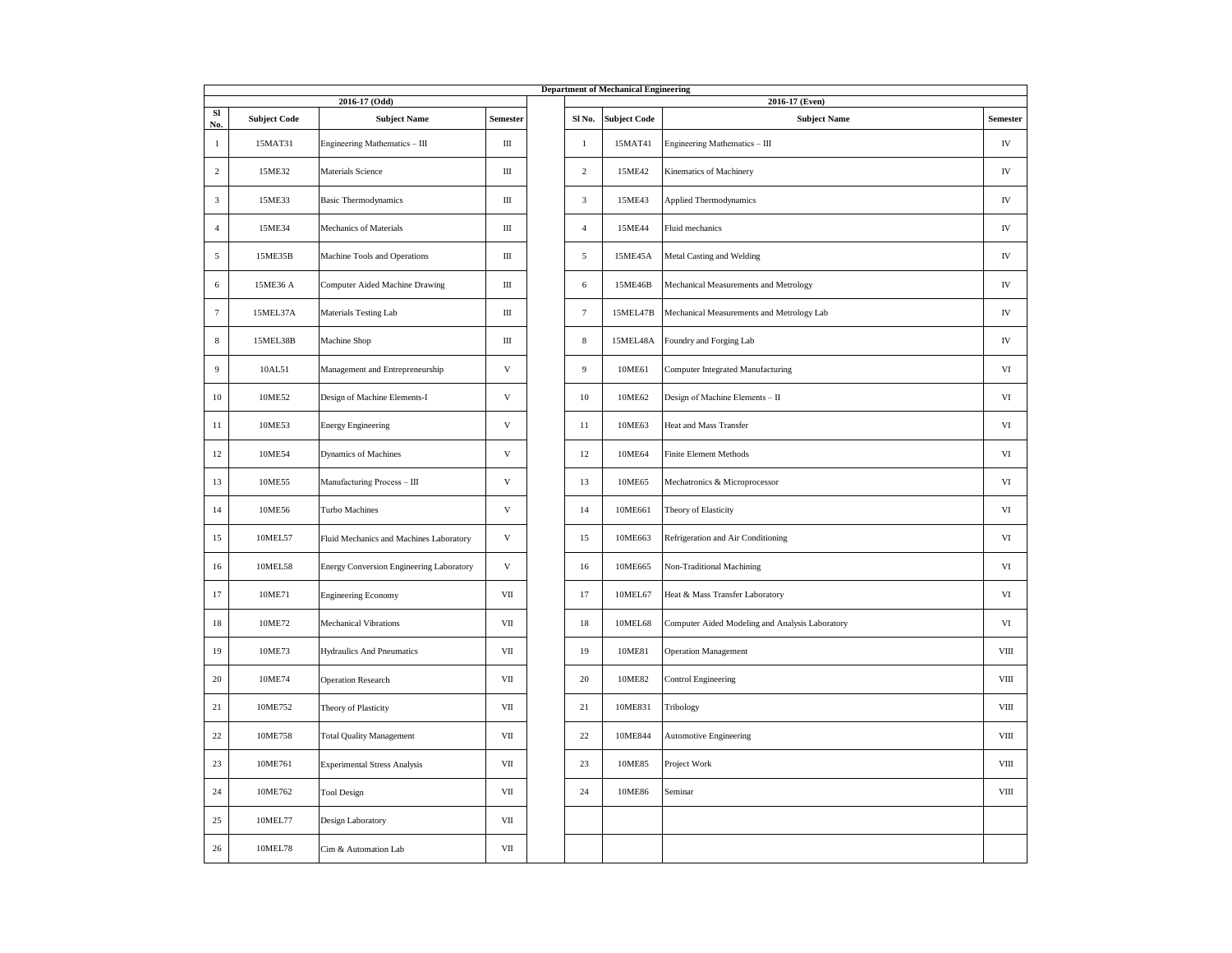|                     |                     |                                                  |                           |                | <b>Department of Mechanical Engineering</b> |                                                  |               |
|---------------------|---------------------|--------------------------------------------------|---------------------------|----------------|---------------------------------------------|--------------------------------------------------|---------------|
|                     |                     | 2015-16 (Odd)                                    |                           |                |                                             | 2015-16 (Even)                                   |               |
| SI                  | <b>Subject Code</b> | <b>Subject Name</b>                              | Semester                  | Sl No.         | <b>Subject Code</b>                         | <b>Subject Name</b>                              | Semester      |
| No.<br>$\mathbf{1}$ | 10MAT31             | Engineering Mathematics - III                    | Ш                         | $\mathbf{1}$   | 10MAT41                                     | Engineering Mathematics - IV                     | IV            |
| $\overline{2}$      | 10ME32A             | Material Science and Metallurgy                  | $\rm III$                 | $\,2$          | 10ME42B                                     | Mechanical Measurements and Metrology            | ${\rm IV}$    |
| 3                   | 10ME33              | <b>Basic Thermodynamics</b>                      | Ш                         | 3              | 10ME43                                      | Applied Thermodynamics                           | ${\rm IV}$    |
| $\overline{4}$      | 10ME34              | Mechanics of Materials                           | Ш                         | $\overline{4}$ | 10ME44                                      | Kinematics of Machines                           | IV            |
| 5                   | 10ME35              | Manufacturing Process - I                        | Ш                         | 5              | 10ME45                                      | Manufacturing Process - II                       | IV            |
| 6                   | 10ME36A             | Computer Aided Machine Drawing                   | Ш                         | 6              | 10ME46B                                     | <b>Fluid Mechanics</b>                           | IV            |
| $\tau$              | 10MEL37A            | Metallography and Material Testing<br>Laboratory | Ш                         | $\tau$         | 10MEL47B                                    | Mechanical Measurements and Metrology Laboratory | IV            |
| $\,$ 8 $\,$         | 10MEL38A            | Foundry and Forging Laboratory                   | Ш                         | $\,$ 8 $\,$    | 10MEL48B                                    | Machine Shop                                     | IV            |
| 9                   | 10AL51              | Management and Entrepreneurship                  | $\mathbf V$               | 9              | 10ME61                                      | Computer Integrated Manufacturing                | VI            |
| 10                  | 10ME52              | Design of Machine Elements-I                     | $\ensuremath{\mathsf{V}}$ | 10             | 10ME62                                      | Design of Machine Elements - II                  | $\rm{VI}$     |
| 11                  | 10ME53              | <b>Energy Engineering</b>                        | $\mathbf V$               | 11             | 10ME63                                      | Heat and Mass Transfer                           | VI            |
| 12                  | 10ME54              | Dynamics of Machines                             | $\ensuremath{\mathsf{V}}$ | 12             | 10ME64                                      | <b>Finite Element Methods</b>                    | VI            |
| 13                  | 10ME55              | Manufacturing Process - III                      | $\ensuremath{\mathsf{V}}$ | 13             | 10ME65                                      | Mechatronics & Microprocessor                    | $\rm{VI}$     |
| 14                  | 10ME56              | Turbo Machines                                   | $\ensuremath{\mathsf{V}}$ | 14             | 10ME661                                     | Theory of Elasticity                             | $\rm{VI}$     |
| 15                  | 10MEL57             | Fluid Mechanics and Machines Laboratory          | $\ensuremath{\mathsf{V}}$ | 15             | 10ME663                                     | Refrigeration and Air Conditioning               | $\rm{VI}$     |
| 16                  | 10MEL58             | Energy Conversion Engineering Laboratory         | $\mathbf V$               | 16             | 10ME665                                     | Non-Traditional Machining                        | $_{\rm VI}$   |
| 17                  | 10ME71              | <b>Engineering Economy</b>                       | VII                       | 17             | 10MEL67                                     | Heat & Mass Transfer Laboratory                  | $_{\rm VI}$   |
| 18                  | 10ME72              | <b>Mechanical Vibrations</b>                     | VII                       | 18             | 10MEL68                                     | Computer Aided Modeling and Analysis Laboratory  | VI            |
| 19                  | 10ME73              | <b>Hydraulics And Pneumatics</b>                 | VII                       | 19             | 10ME81                                      | <b>Operation Management</b>                      | VIII          |
| 20                  | 10ME74              | <b>Operation Research</b>                        | VII                       | $20\,$         | 10ME82                                      | <b>Control Engineering</b>                       | $_{\rm VIII}$ |
| 21                  | 10ME752             | Theory of Plasticity                             | VII                       | 21             | 10ME831                                     | Tribology                                        | $_{\rm VIII}$ |
| $22\,$              | 10ME758             | <b>Total Quality Management</b>                  | $\rm{VII}$                | $22\,$         | 10ME844                                     | <b>Automotive Engineering</b>                    | $_{\rm VIII}$ |
| 23                  | 10ME761             | <b>Experimental Stress Analysis</b>              | VII                       | 23             | 10ME85                                      | Project Work                                     | VIII          |
| 24                  | 10ME762             | <b>Tool Design</b>                               | VII                       | 24             | 10ME86                                      | Seminar                                          | VIII          |
| 25                  | 10MEL77             | Design Laboratory                                | VII                       |                |                                             |                                                  |               |
| 26                  | 10MEL78             | Cim & Automation Lab                             | VII                       |                |                                             |                                                  |               |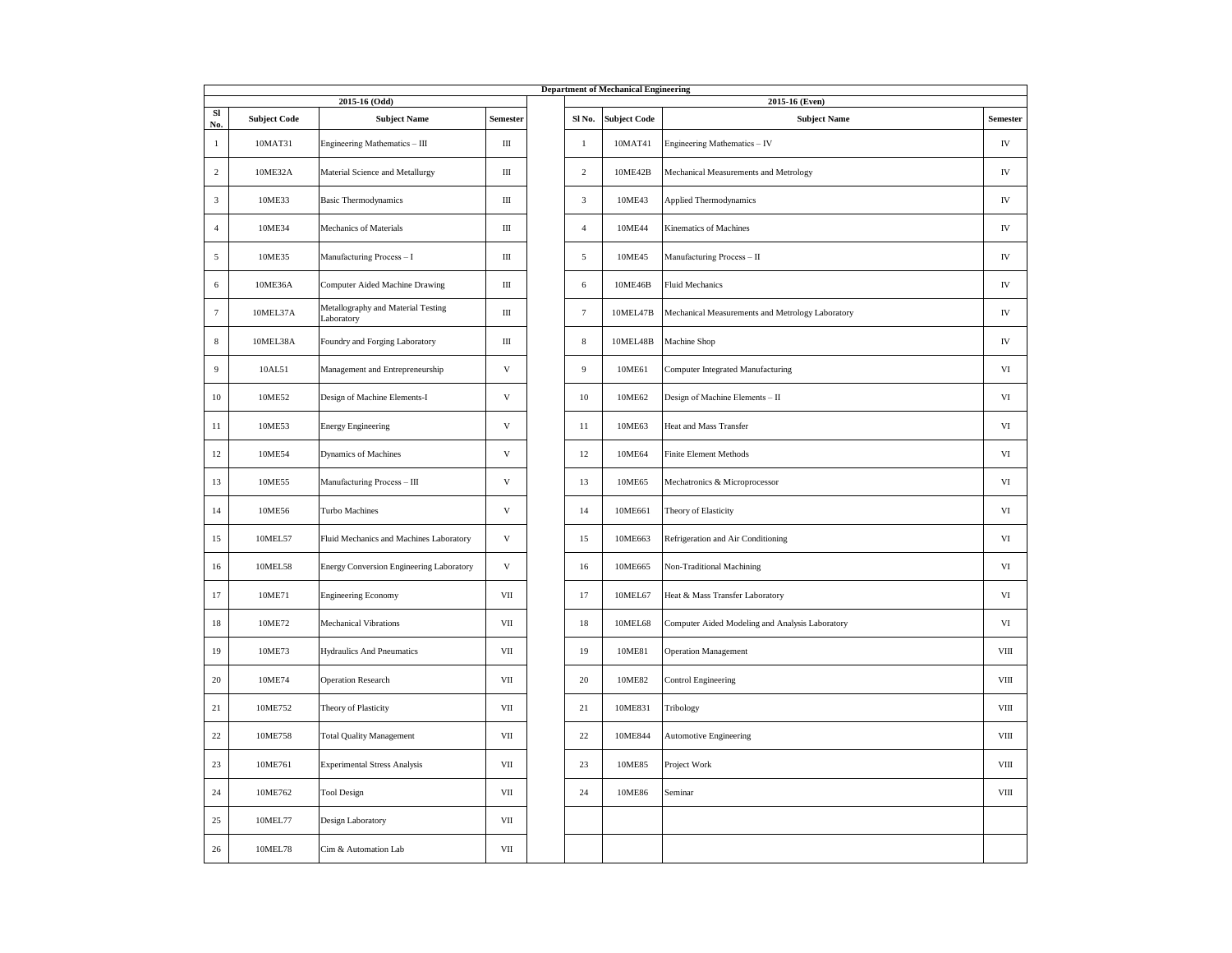|                |                     |                                           |            |                | <b>Department of Telecommunication Engineering</b> |                                        |               |
|----------------|---------------------|-------------------------------------------|------------|----------------|----------------------------------------------------|----------------------------------------|---------------|
| SI             |                     | 2017-18 (Odd)                             |            |                |                                                    | 2017-18 (Even)                         |               |
| No.            | <b>Subject Code</b> | <b>Subject Name</b>                       | Semester   | Sl No.         | <b>Subject Code</b>                                | <b>Subject Name</b>                    | Semester      |
| $\mathbf{1}$   | 15MAT31             | Engineering Mathematics - III             | Ш          | $\mathbf{1}$   | 15MAT41                                            | Engineering Mathematics - IV           | IV            |
| 2              | 15EC32              | Analog Electronics Circuits               | Ш          | $\,2$          | 15EC42                                             | Microprocessor                         | ${\rm IV}$    |
| $\mathbf{3}$   | 15EC33              | <b>Digital Electronics</b>                | Ш          | $\sqrt{3}$     | 15EC43                                             | <b>Control Systems</b>                 | ${\rm IV}$    |
| $\overline{4}$ | 15EC34              | Network Analysis                          | Ш          | $\overline{4}$ | 15EC44                                             | Signals and Systems                    | ${\rm IV}$    |
| 5              | 15EC35              | Electronic Instrumentation                | Ш          | 5              | 15EC45                                             | Principles of Communication Systems    | IV            |
| 6              | 15EC36              | <b>Engineering Electromagnetics</b>       | Ш          | 6              | 15EC46                                             | <b>Linear Integrated Circuits</b>      | ${\rm IV}$    |
| $\overline{7}$ | 15ECL37             | Analog Electronics Lab                    | Ш          | $\overline{7}$ | 15ECL47                                            | Microprocessor Lab                     | ${\rm IV}$    |
| 8              | 15ECL38             | Digital Electronics Lab                   | Ш          | $\,$ 8 $\,$    | 15ECL48                                            | Linear ICs and Communication Lab       | VI            |
| 9              | 15EC51              | Management & Enterpreneurship             | ${\rm IV}$ | 9              | 15EC61                                             | <b>Digital Communication</b>           | VI            |
| 10             | 15EC52              | <b>Digital Signal Processing</b>          | IV         | 10             | 15EC62                                             | ARM Microcontroller & Embedded Systems | VI            |
| 11             | 15EC53              | Verilog HDL                               | IV         | 11             | 15TE63                                             | Microwave Theory and Antennas          | VI            |
| 12             | 15EC54              | Information Theory and Coding             | ${\rm IV}$ | 12             | 15EC64                                             | <b>Computer Communication Networks</b> | VI            |
| 13             | 15EC553             | <b>Operating System</b>                   | IV         | 13             | 15EC654                                            | Digital Switching Systems              | VI            |
| 14             | 15EC562             | Object Oriented Programming Using $C + +$ | IV         | 14             | 15TE655                                            | <b>Image Processing</b>                | VI            |
| 15             | 15ECL57             | DSP Lab                                   | ${\rm IV}$ | 15             | 15EC663                                            | Digital System Design using Verilog    | $_{\rm VI}$   |
| 16             | 15ECL58             | HDL Lab                                   | IV         | 16             | 15ECL67                                            | Embedded Controller Lab                | $_{\rm VI}$   |
| 17             | 10TE71              | <b>Computer Communication Network</b>     | VII        | 17             | 15ECL68                                            | Microwave and Antennas Lab             | VI            |
| 18             | 10TE72              | <b>Optical Fiber Communication</b>        | VII        | $18\,$         | 10TE81                                             | <b>Optical Networking</b>              | VIII          |
| 19             | 10TE73              | Wireless Communication                    | VII        | 19             | 10TE82                                             | <b>GSM</b>                             | $_{\rm VIII}$ |
| 20             | 10TE74              | DSP Algorithms & Architecture             | VII        | 20             | 10EC832                                            | Network Security                       | VIII          |
| 21             | 10TE754             | Image processing                          | VII        | 21             | 10TE836                                            | Fuzzy Logic                            | VIII          |
| $22\,$         | 10TE765             | <b>Embedded System Design</b>             | VII        | $22\,$         | 10TE845                                            | Adhoc Wireless Networks                | $_{\rm VIII}$ |
| 23             | 10TEL77             | Advanced Communication Lab                | VII        |                |                                                    |                                        |               |
| 24             | 10TEL78             | <b>CCN</b> Lab                            | VII        |                |                                                    |                                        |               |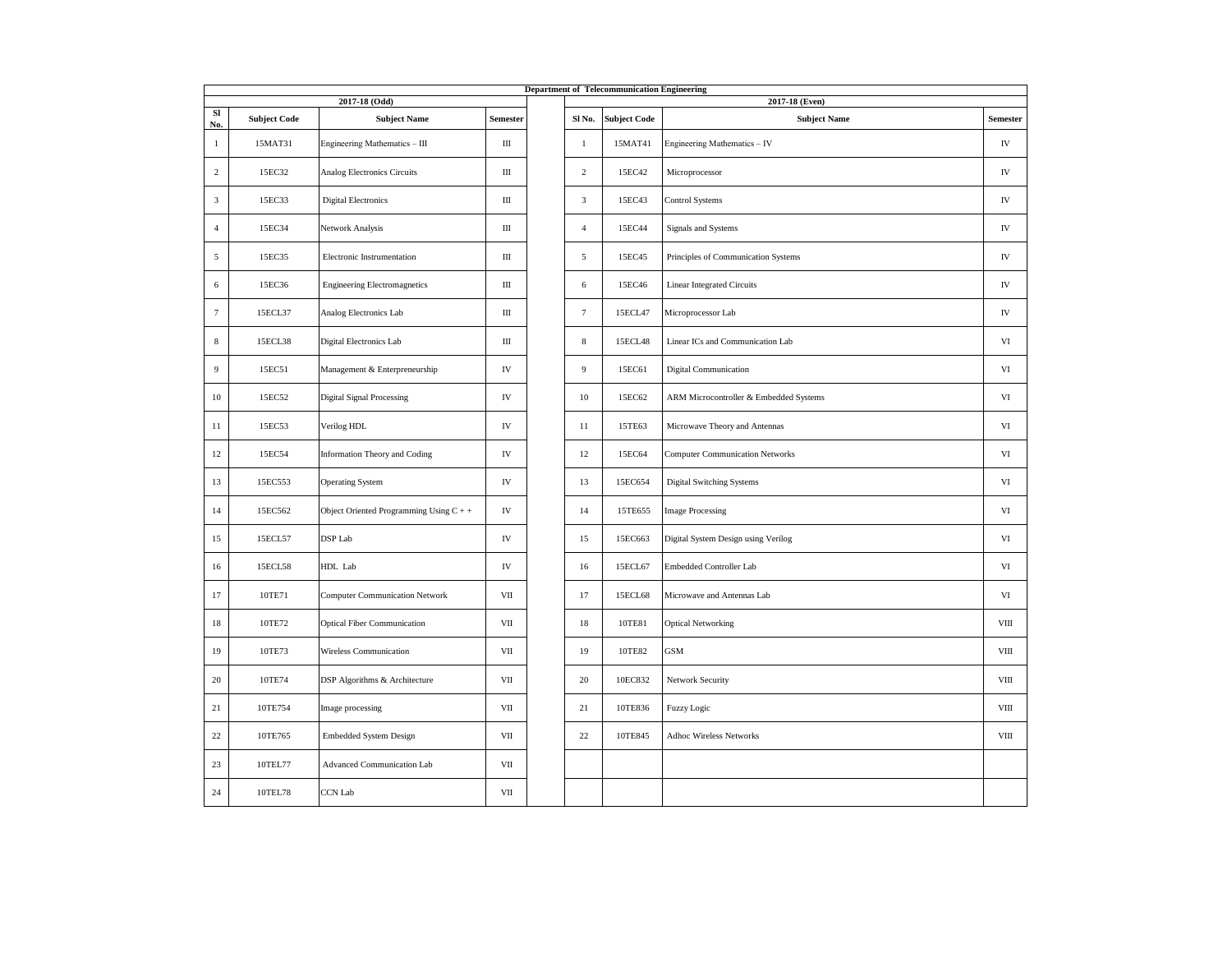|                 | <b>Department of Telecommunication Engineering</b><br>2016-17 (Odd)<br>2016-17 (Even) |                                       |              |  |                   |                     |                                     |                 |  |  |  |  |
|-----------------|---------------------------------------------------------------------------------------|---------------------------------------|--------------|--|-------------------|---------------------|-------------------------------------|-----------------|--|--|--|--|
| SI<br>No.       | <b>Subject Code</b>                                                                   | <b>Subject Name</b>                   | Semester     |  | Sl <sub>No.</sub> | <b>Subject Code</b> | <b>Subject Name</b>                 | <b>Semester</b> |  |  |  |  |
| -1              | 15MAT31                                                                               | Engineering Mathematics - III         | Ш            |  | -1                | 15MAT41             | Engineering Mathematics - IV        | IV              |  |  |  |  |
| $\overline{2}$  | 15EC32                                                                                | Analog Electronics Circuits           | $\rm III$    |  | $\overline{2}$    | 15EC42              | Microprocessor                      | ${\rm IV}$      |  |  |  |  |
| 3               | 15EC33                                                                                | <b>Digital Electronics</b>            | Ш            |  | 3                 | 15EC43              | Control Systems                     | ${\rm IV}$      |  |  |  |  |
| $\overline{4}$  | 15EC34                                                                                | Network Analysis                      | $\rm III$    |  | $\overline{4}$    | 15EC44              | Signals and Systems                 | ${\rm IV}$      |  |  |  |  |
| 5               | 15EC35                                                                                | Electronic Instrumentation            | Ш            |  | 5                 | 15EC45              | Principles of Communication Systems | ${\rm IV}$      |  |  |  |  |
| 6               | 15EC36                                                                                | <b>Engineering Electromagnetics</b>   | $\rm III$    |  | 6                 | 15EC46              | <b>Linear Integrated Circuits</b>   | ${\rm IV}$      |  |  |  |  |
| $7\phantom{.0}$ | 15ECL37                                                                               | Analog Electronics Lab                | Ш            |  | $\tau$            | 15ECL47             | Microprocessor Lab                  | IV              |  |  |  |  |
| 8               | 15ECL38                                                                               | Digital Electronics Lab               | Ш            |  | 8                 | 15ECL48             | Linear ICs and Communication Lab    | IV              |  |  |  |  |
| 9               | 10AL51                                                                                | Management & Enterpreneurship         | IV           |  | 9                 | 10TE61              | <b>Digital Communication</b>        | VI              |  |  |  |  |
| 10              | 10TE52                                                                                | <b>Digital Signal Processing</b>      | IV           |  | 10                | 10TE62              | Microprocessor                      | VI              |  |  |  |  |
| 11              | 10EC53                                                                                | Analog Communication                  | ${\rm IV}$   |  | $11\,$            | 10TE63              | Antennas and Propagation            | $_{\rm VI}$     |  |  |  |  |
| 12              | 10TE54                                                                                | Transmission lines & wave guides      | IV           |  | 12                | 10TE64              | Microwave and Radars                | VI              |  |  |  |  |
| 13              | 10TE55                                                                                | Digital Switching System              | ${\rm IV}$   |  | 13                | 10TE65              | Information Theory and Coding       | $_{\rm VI}$     |  |  |  |  |
| 14              | 10EC56                                                                                | Fundamentals of CMOS VLSI             | IV           |  | 14                | 10EC661             | Programming Using $C + +$           | VI              |  |  |  |  |
| 15              | 10ECL57                                                                               | DSP Lab                               | IV           |  | 15                | 10TEL67             | Microwave and Antennas Lab          | $_{\rm VI}$     |  |  |  |  |
| 16              | 10ECL58                                                                               | Analog Communication Lab + LIC Lab    | ${\rm IV}$   |  | 16                | 10TEL68             | Microprocessor Lab                  | VI              |  |  |  |  |
| 17              | 10TE71                                                                                | <b>Computer Communication Network</b> | VII          |  | 17                | 10TE81              | <b>Optical Networking</b>           | VIII            |  |  |  |  |
| $18\,$          | 10TE72                                                                                | <b>Optical Fiber Communication</b>    | $\rm{VII}$   |  | 18                | 10TE82              | <b>GSM</b>                          | $_{\rm VIII}$   |  |  |  |  |
| 19              | 10TE73                                                                                | Wireless Communication                | VII          |  | 19                | 10TE836             | Fuzzy Logic                         | VIII            |  |  |  |  |
| 20              | 10TE74                                                                                | DSP Algorithms & Architecture         | $_{\rm VII}$ |  | 20                | 10TE845             | <b>Adhoc Wireless Networks</b>      | $_{\rm VIII}$   |  |  |  |  |
| 21              | 10TE754                                                                               | Image processing                      | VII          |  |                   |                     |                                     |                 |  |  |  |  |
| 22              | 10TE765                                                                               | <b>Embedded System Design</b>         | VII          |  |                   |                     |                                     |                 |  |  |  |  |
| 23              | 10TEL77                                                                               | <b>Advanced Communication Lab</b>     | VII          |  |                   |                     |                                     |                 |  |  |  |  |
| 24              | 10TEL78                                                                               | <b>CCN</b> Lab                        | VII          |  |                   |                     |                                     |                 |  |  |  |  |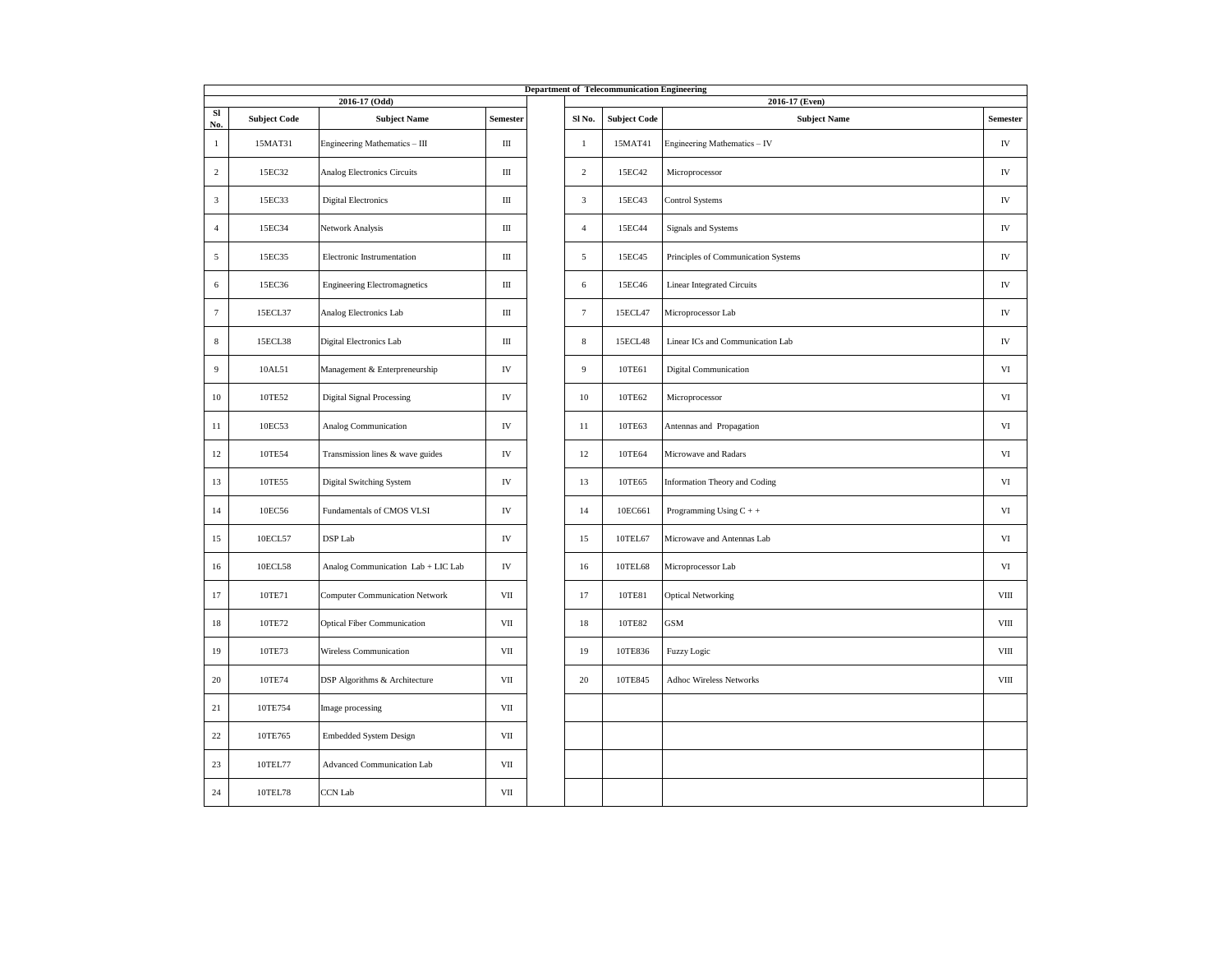|                 | <b>Department of Telecommunication Engineering</b><br>2015-16 (Odd)<br>2015-16 (Even) |                                       |              |  |                 |                     |                                |                 |  |  |  |
|-----------------|---------------------------------------------------------------------------------------|---------------------------------------|--------------|--|-----------------|---------------------|--------------------------------|-----------------|--|--|--|
| SI<br>No.       | <b>Subject Code</b>                                                                   | <b>Subject Name</b>                   | Semester     |  | Sl No.          | <b>Subject Code</b> | <b>Subject Name</b>            | <b>Semester</b> |  |  |  |
| $\mathbf{1}$    | 10MAT31                                                                               | Engineering Mathematics - III         | Ш            |  | $\mathbf{1}$    | 10MAT41             | Engineering Mathematics - IV   | ${\rm IV}$      |  |  |  |
| 2               | 10ES32                                                                                | Analog Electronics Circuits           | $\rm III$    |  | $\overline{2}$  | 10ES42              | Microcontrollers               |                 |  |  |  |
| $\overline{3}$  | 10ES33                                                                                | Logic Design                          | Ш            |  | $\overline{3}$  | 10ES43              | Control Systems                | ${\rm IV}$      |  |  |  |
| $\overline{4}$  | 10ES34                                                                                | Network Analysis                      | Ш            |  | $\overline{4}$  | 10EC44              | Signals and Systems            | IV              |  |  |  |
| 5               | 10IT35                                                                                | Electronic Instrumentation            | Ш            |  | 5               | 10EC45              | Fundamentals of HDL            | IV              |  |  |  |
| 6               | 10ES36                                                                                | Field Theory                          | Ш            |  | $\sqrt{6}$      | 10EC46              | Linear ICs and Aplications     | ${\rm IV}$      |  |  |  |
| $7\phantom{.0}$ | 10ESL37                                                                               | Analog Electronics Lab                | Ш            |  | $7\phantom{.0}$ | 10ESL47             | Microcontrollers Lab           | ${\rm IV}$      |  |  |  |
| $\,$ 8          | 10ESL38                                                                               | Logic Design Lab                      | Ш            |  | $\bf 8$         | 10ECL48             | HDL Lab                        | IV              |  |  |  |
| 9               | 10AL51                                                                                | Management & Enterpreneurship         | IV           |  | 9               | 10TE61              | <b>Digital Communication</b>   | VI              |  |  |  |
| 10              | 10TE52                                                                                | <b>Digital Signal Processing</b>      | IV           |  | 10              | 10TE62              | Microprocessor                 | VI              |  |  |  |
| 11              | 10EC53                                                                                | Analog Communication                  | IV           |  | $11\,$          | 10TE63              | Antennas and Propagation       | VI              |  |  |  |
| 12              | 10TE54                                                                                | Transmission lines & wave guides      | IV           |  | 12              | 10TE64              | Microwave and Radars           | VI              |  |  |  |
| 13              | 10TE55                                                                                | Digital Switching System              | IV           |  | 13              | 10TE65              | Information Theory and Coding  | VI              |  |  |  |
| 14              | 10EC56                                                                                | Fundamentals of CMOS VLSI             | IV           |  | 14              | 10EC661             | Programming Using $C + +$      | VI              |  |  |  |
| 15              | 10ECL57                                                                               | DSP Lab                               | IV           |  | 15              | 10TEL67             | Microwave and Antennas Lab     | $_{\rm VI}$     |  |  |  |
| 16              | 10ECL58                                                                               | Analog Communication Lab + LIC Lab    | IV           |  | 16              | 10TEL68             | Microprocessor Lab             | VI              |  |  |  |
| 17              | 10TE71                                                                                | <b>Computer Communication Network</b> | VII          |  | 17              | 10TE81              | <b>Optical Networking</b>      | VIII            |  |  |  |
| 18              | 10TE72                                                                                | <b>Optical Fiber Communication</b>    | VII          |  | 18              | 10TE82              | <b>GSM</b>                     | $_{\rm VIII}$   |  |  |  |
| 19              | 10TE73                                                                                | Wireless Communication                | VII          |  | 19              | 10EC836             | Fuzzy Logic                    | VIII            |  |  |  |
| 20              | 10TE74                                                                                | DSP Algorithms & Architecture         | $_{\rm VII}$ |  | 20              | 10EC845             | <b>Adhoc Wireless Networks</b> | $_{\rm VIII}$   |  |  |  |
| 21              | 10TE756                                                                               | Image processing                      | VII          |  |                 |                     |                                |                 |  |  |  |
| 22              | 10TE765                                                                               | <b>Embedded System Design</b>         | VII          |  |                 |                     |                                |                 |  |  |  |
| 23              | 10TEL77                                                                               | <b>Advanced Communication Lab</b>     | VII          |  |                 |                     |                                |                 |  |  |  |
| 24              | 10TEL78                                                                               | <b>CCN</b> Lab                        | VII          |  |                 |                     |                                |                 |  |  |  |